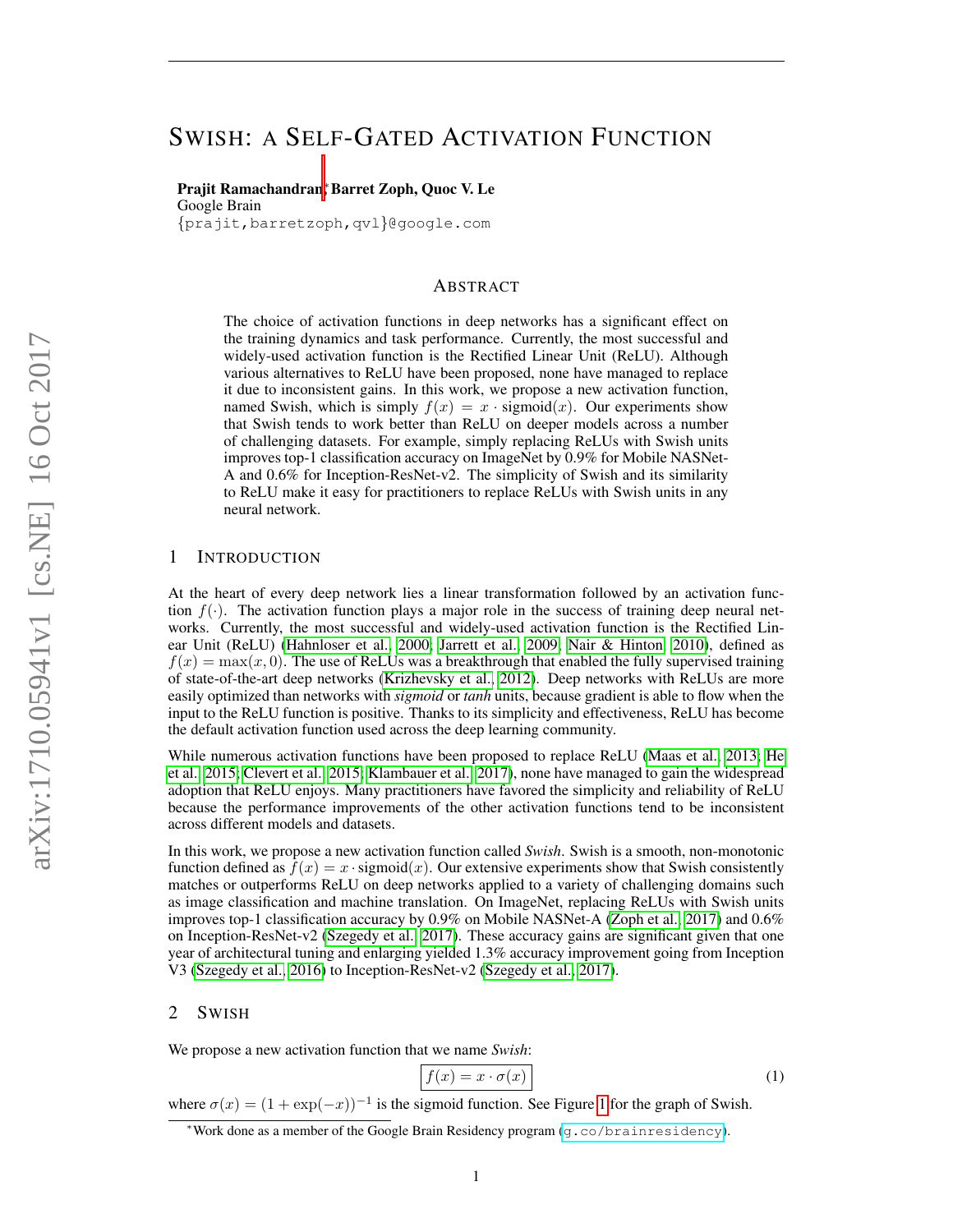<span id="page-1-0"></span>

Figure 1: The Swish activation function.

Like ReLU, Swish is unbounded above and bounded below. Unlike ReLU, Swish is smooth and nonmonotonic. In fact, the non-monotonicity property of Swish distinguishes itself from most common activation functions. The derivative of Swish is

$$
f'(x) = \sigma(x) + x \cdot \sigma(x)(1 - \sigma(x))
$$
  
=  $\sigma(x) + x \cdot \sigma(x) - x \cdot \sigma(x)^2$   
=  $x \cdot \sigma(x) + \sigma(x)(1 - x \cdot \sigma(x))$   
=  $f(x) + \sigma(x)(1 - f(x))$ 

<span id="page-1-1"></span>The first and second derivatives of Swish are shown in Figure [2.](#page-1-1) For inputs less than around 1.25, the derivative has a magnitude less than 1. The success of Swish implies that the gradient preserving property of ReLU (i.e., having a derivative of 1 when  $x > 0$ ) may no longer be a distinct advantage in modern architectures. In fact, we show in the experimental section that we can train deeper Swish networks than ReLU networks when using BatchNorm [\(Ioffe & Szegedy, 2015\)](#page-10-7).



Figure 2: First and second derivatives of Swish.

An additional connection with ReLU can be seen if Swish is slightly reparameterized as follows:

$$
f(x; \beta) = 2x \cdot \sigma(\beta x)
$$

If  $\beta = 0$ , Swish becomes the linear function  $f(x) = x$ . As  $\beta \to \infty$ , the sigmoid approaches a 0-1 function, so Swish becomes like the ReLU function. This suggests that Swish can be loosely viewed as a smooth function, which nonlinearly interpolates between the linear function and the ReLU function. The degree of interpolation can be controlled by the model if  $\beta$  is set as a trainable parameter. We call this variant, without the factor of 2, *Swish-*β.

Our design of Swish was inspired by the use of the sigmoid function for gating in LSTM [\(Hochreiter](#page-10-8) [& Schmidhuber, 1997\)](#page-10-8) and highway networks [\(Srivastava et al., 2015\)](#page-11-3). We simplified the gating mechanism by using the same value to gate itself, which we call *self-gating*. An advantage of self-gating is that it only requires a single scalar input, whereas normal gating requires multiple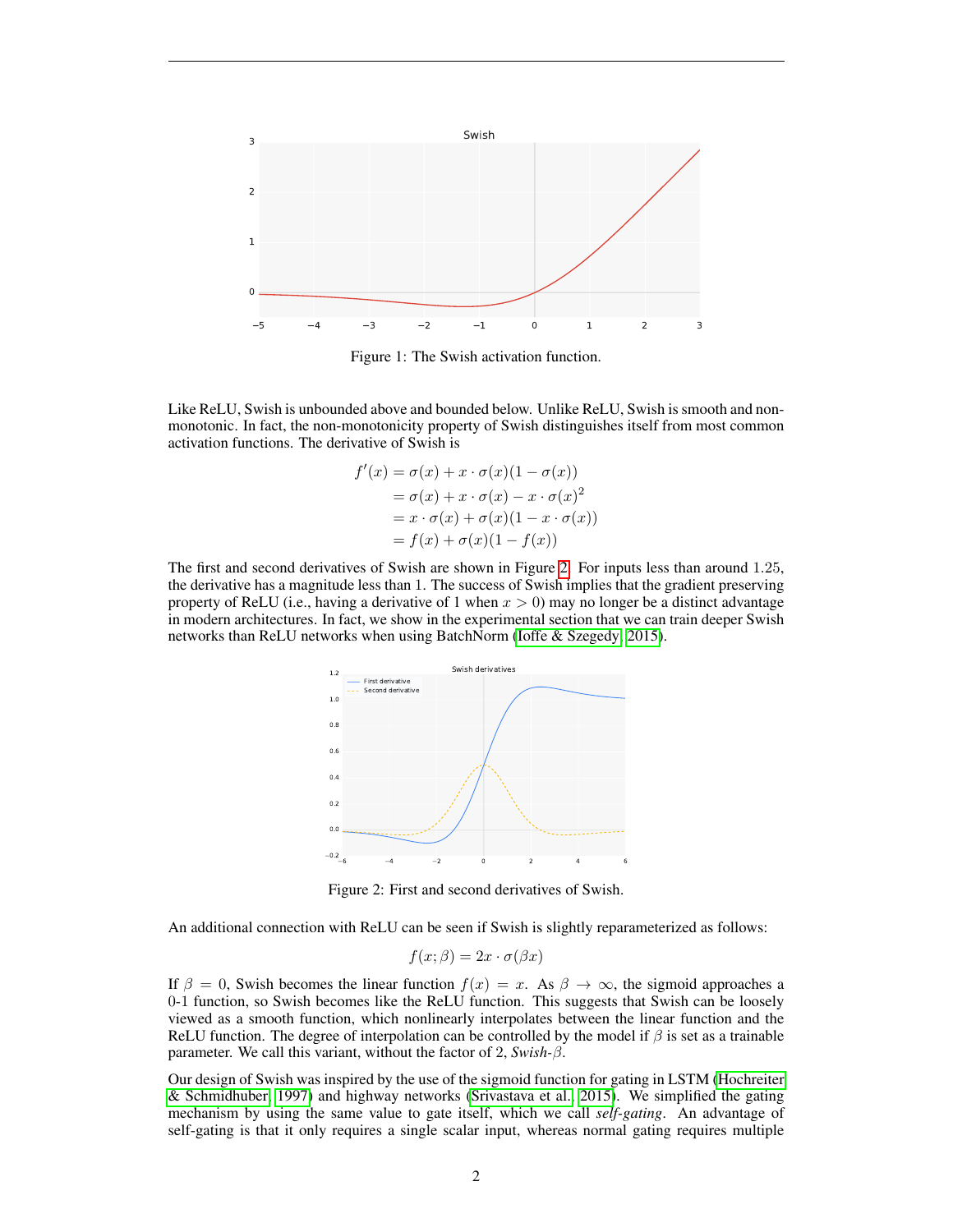scalar inputs. This property enables activation functions that use self-gating, such as Swish, to easily replace activation functions that take as input a single scalar (*pointwise* functions), such as the ReLU function, without needing to change the hidden size or the number of parameters.<sup>[1](#page-2-0)</sup>

Practically, Swish can be implemented with a single line code change in most deep learning libraries, such as TensorFlow [\(Abadi et al., 2016\)](#page-9-1) (e.g.,  $x * tf.sigmoid(x)$  or  $tf.nn.s wish(x)$  if using a version of TensorFlow released after the submission of this work). As a cautionary note, if BatchNorm [\(Ioffe & Szegedy, 2015\)](#page-10-7) is used, the scale parameter should be set. Some high level libraries turn off the scale parameter by default due to the ReLU function being piecewise linear, but this setting is incorrect for Swish. For training Swish networks, we found that slightly lowering the learning rate used to train ReLU networks works well.

#### 2.1 PROPERTIES OF SWISH

<span id="page-2-1"></span>Our experiments show that Swish consistently outperforms or matches the ReLU function on a variety of deep models. While it is difficult to prove why one activation function outperforms another because of the many confounding factors that affect training, we believe that the properties of Swish being unbounded above, bounded below, non-monotonic, and smooth are all advantageous. In Figure [3,](#page-2-1) we plot other common activation functions, which will be useful to reference throughout this discussion.



Figure 3: Common baseline activation functions. Best viewed in color.

Unboundedness is desirable because it avoids saturation, where training is slow due to near-zero gradients [\(Glorot & Bengio, 2010\)](#page-9-2). Classical functions like *sigmoid* and *tanh* are bounded above and below, so the network must be carefully initialized to stay in the linear regime of these functions. The ReLU function was such a large improvement over *tanh* because it is unbounded above, which avoids saturation whenever  $x > 0$ . This property is so important that almost every recently-proposed successful activation function is unbounded above. Swish shares this property, with its positive side approaching the linear function as the input becomes more positive.

Furthermore, being bounded below may also be advantageous because of strong regularization effects. Functions that approach zero in the limit induce even larger regularization effects because large negative inputs are "forgotten". As shown in Figure [4,](#page-3-0) forgetting is especially important at the start of training when large negative preactivations are common. The property of approaching zero

<span id="page-2-0"></span><sup>&</sup>lt;sup>1</sup>To further validate the quality of Swish, we used two search techniques (exhaustive and reinforcement learning) to find formulas of activation functions. We designed a search space of functions of the form  $f(x) =$  $f_1(f_2(x), f_3(x))$ , where  $f_2$  and  $f_3$  are unary functions (e.g., sigmoid(x),  $\sqrt{x}$ ,  $\exp(-x^2)$ ,  $\cos(x)$ ,  $\alpha x$ , etc.) and  $f_1$  is a binary function (e.g.,  $x \cdot y$ ,  $x + y$ ,  $\max(x, y)$ ,  $\min(x, y)$ ,  $\alpha x + (1 - \alpha)y$ , etc.). The search was performed by replacing the ReLU function with the candidate activation function in a small ResNet-20, which was trained on CIFAR-10 for 10K steps. We used exhaustive search for small search spaces and reinforcement learning techniques [\(Zoph & Le, 2016;](#page-11-4) [Bello et al., 2017;](#page-9-3) [Zoph et al., 2017\)](#page-11-0) for larger search spaces. We consistently found that Swish and its variants were the best performers, while the ReLU function and its variants were the second best performers. More complicated functions performed worse than simpler functions. Other functions that were discovered by the search that we found interesting are  $f(x) = \cos(x) - x$  and  $f(x) =$  $max(x, tanh(x))$ . However, these activation functions did not generalize as well as Swish in our experiments, so we did not pursue them further.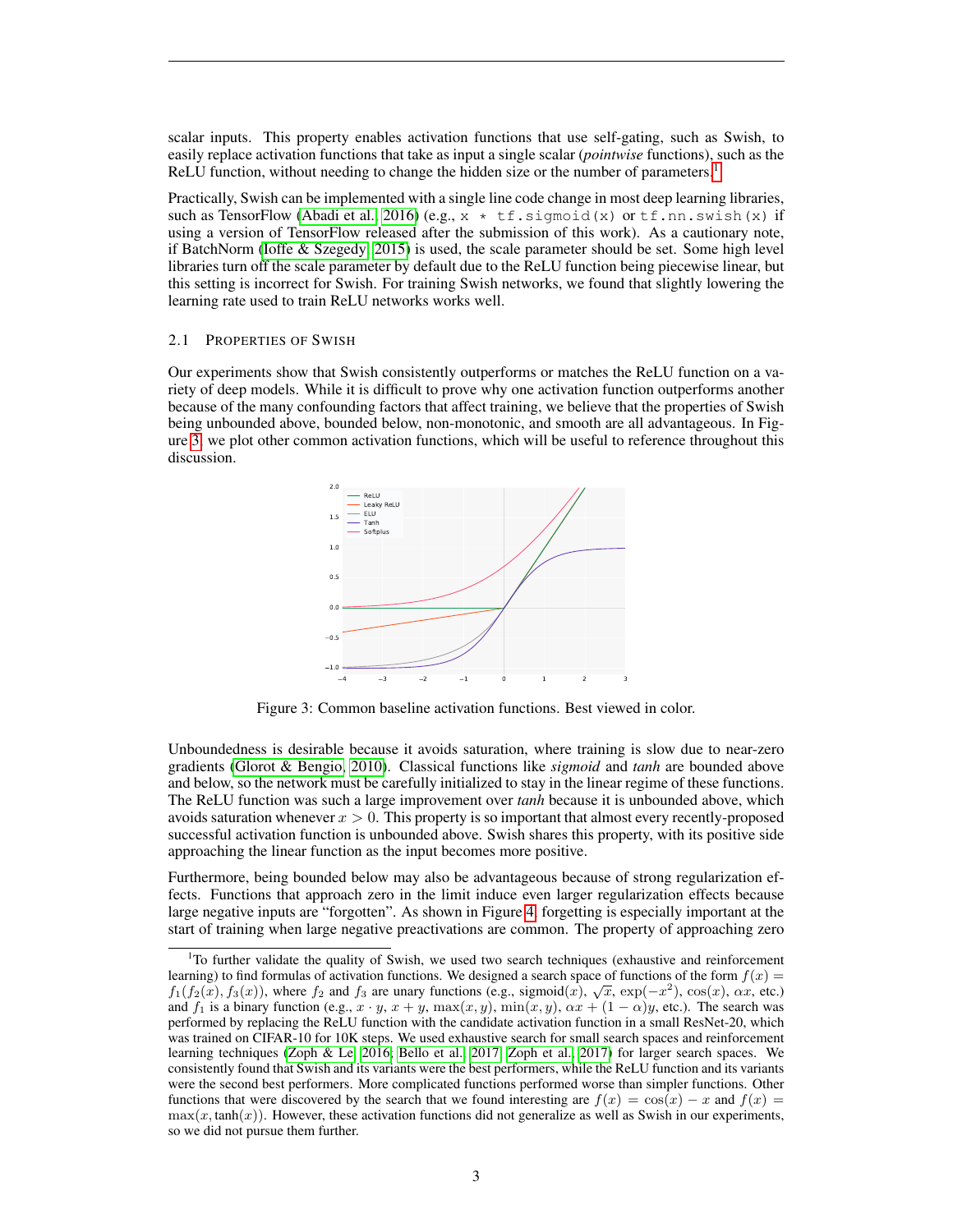in the limit is satisfied by Softplus, ReLU, and Swish. Swish nonetheless differs from ReLU and Softplus because it produces negative outputs for small negative inputs due to its non-monotonicity. The non-monotonicity of Swish increases expressivity and improves gradient flow, which is important considering that many preactivations fall into this range (see Figure [4\)](#page-3-0). This property may also provide some robustness to different initializations and learning rates.

<span id="page-3-0"></span>

Figure 4: The distribution of preactivations to the final conv layer of a ResNet-32 with Swish.

Furthermore, smoothness plays a beneficial role in optimization and generalization. Figure [5](#page-3-1) plots the *output* landscape of a random neural network with different activation functions. Specifically, we randomly initialize a 6-layered neural network, pass in as input the  $x$  and  $y$  coordinates of each point in a grid, and plot the scalar network output for each grid point. The output landscape of the ReLU network (which, in Figure [5,](#page-3-1) looks like an asterisk) has numerous sharp regions, potentially due to its non-smooth nature. In contrast, the Swish network output landscape is considerably smoother. The smoothness of the output landscape directly impacts the smoothness of the loss landscape. Intuitively, a smooth loss landscape is likely easier to optimize because it is more traversable, reducing sensitivity to initialization and learning rates.

<span id="page-3-1"></span>

Figure 5: The output landscape of a random neural network, with different activation functions. The figure is generated by passing two scalars, the  $x$  and  $y$  coordinates of each position in a grid, into a randomly initialized neural network that outputs a single scalar. Linear refers to  $f(x) = x$ , i.e., no nonlinearity. The ReLU network output landscape has distinctive sharp regions of similar magnitudes whereas the the Swish network output landscape is more smooth. Best viewed in color.

## 3 EXPERIMENTS

We first compare Swish to the ReLU activation function on a set of small scale experiments, and find that Swish consistently outperforms ReLU. We then benchmark Swish against ReLU and a number of recently proposed activation functions on challenging datasets, and find that Swish matches or exceeds the baselines on nearly all tasks.

The following sections will describe our experimental settings and results in greater detail. As a summary, Table [1](#page-4-0) shows Swish in comparison to each baseline activation function we considered (which are defined in Section [3.2\)](#page-5-0). The results in Table [1](#page-4-0) are aggregated by comparing the performance Swish to the performance of different activation functions applied to a variety of models, such as Inception ResNet-v2 [\(Szegedy et al., 2017\)](#page-11-1) and Transformer [\(Vaswani et al., 2017\)](#page-11-5), across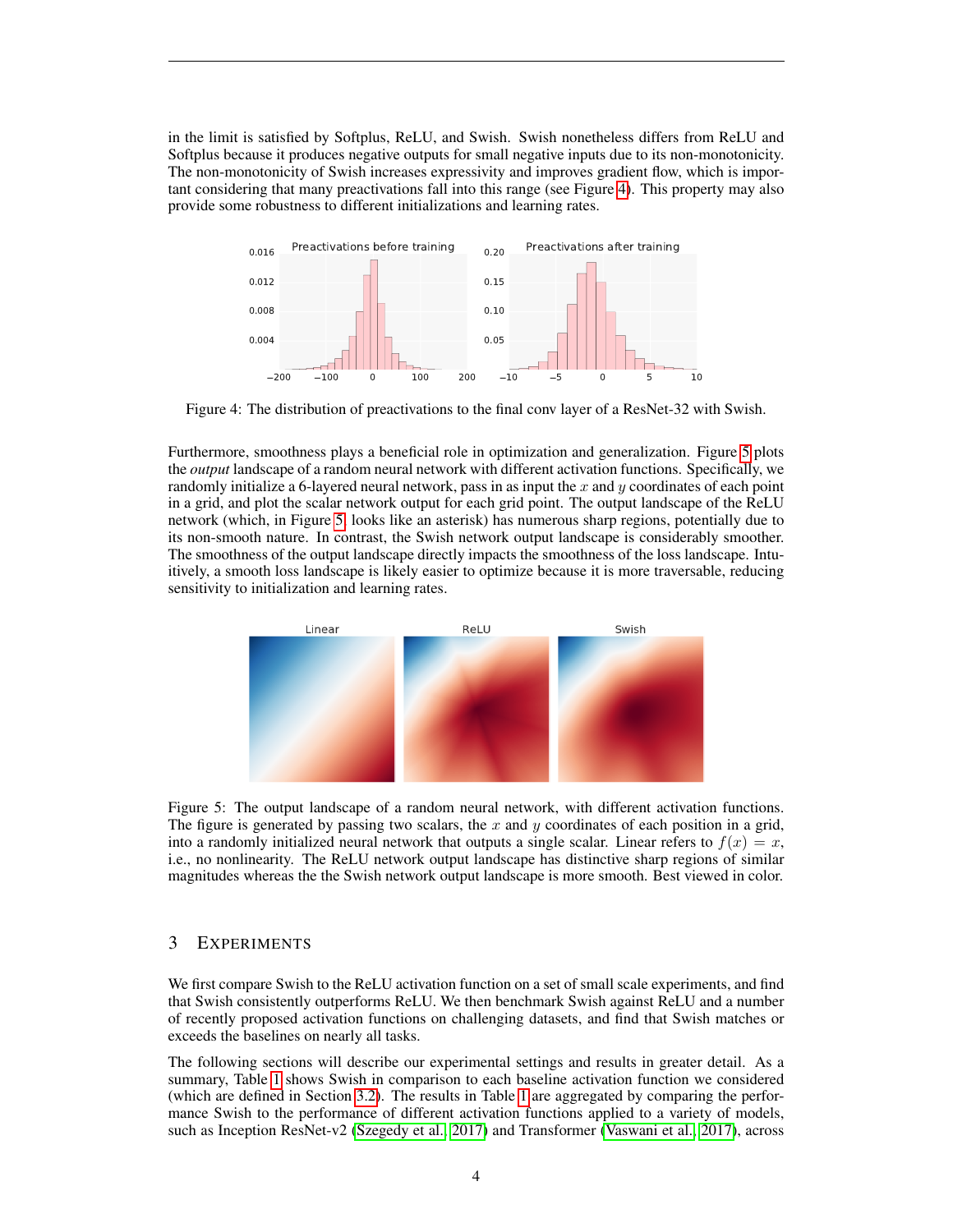| <b>Baselines</b>     | ReLU | LReLU PReLU Softplus | ELU | SELU |
|----------------------|------|----------------------|-----|------|
| Swish > Baseline     |      |                      |     |      |
| $Swish = Baseline$   |      |                      |     |      |
| Swish $\lt$ Baseline |      |                      |     |      |

<span id="page-4-0"></span>multiple datasets, such as CIFAR, ImageNet, and English $\rightarrow$ German translation.<sup>[2](#page-4-1)</sup> The improvement of Swish over other activation functions is statistically significant under a one-sided paired sign test.

Table 1: The number of models on which Swish outperforms, is equivalent to, or underperforms each baseline activation function we compared against in our experiments.

#### 3.1 COMPARING SWISH TO RELU

#### 3.1.1 SWISH IMPROVES THE TRAINING OF DEEP NETWORKS

<span id="page-4-2"></span>We are interested in whether replacing ReLUs with Swish units can improve the training of deep networks. We train fully connected networks of varying depths on MNIST, with each layer having 1,024 neurons. We *do not* use residual connections [\(He et al., 2016a\)](#page-10-9) because they enable the training of arbitrarily deep networks. We use He initialization [\(He et al., 2015\)](#page-10-5) with BatchNorm [\(Ioffe & Szegedy, 2015\)](#page-10-7) to lessen the dependence on initialization. The network is optimized using SGD with momentum on a batch size of 128, and for fair comparison, we try the same number of learning rates for each activation function. Figure [6](#page-4-2) plots the median result of 3 runs.



Figure 6: The test accuracy when changing the number of layers in fully connected networks with different activation functions on MNIST. The results plotted are the medians of 3 runs.

In our experiments, both activation functions achieve similar performances up to 40 layers. However, as shown in the figure, Swish outperforms ReLU by a large margin in the range between 40 and 50 layers when optimization becomes difficult. In very deep networks, Swish achieves higher test accuracies than ReLU. This result challenges the conventional wisdom that ReLU performs well because it does not squish gradients; Swish is able to train deeper networks despite having gradient squishing properties.

#### 3.1.2 SWISH ROBUSTLY OUTPERFORMS RELU WITH DIFFERENT BATCH SIZES

We are interested in understanding the sensitivity of Swish and ReLU to hyperparameters, especially batch size. We ran preactivation ResNet-32 models with different batch sizes on CIFAR-10 [\(Krizhevsky & Hinton, 2009\)](#page-10-10), and plot the median result of 5 runs in Figure [7.](#page-5-1)

As expected, the performance of both activation functions decreases as the batch size increases, potentially due to sharp minima [\(Keskar et al., 2017\)](#page-10-11). However, Swish outperforms ReLU on every

<span id="page-4-1"></span> $2^2$ To avoid skewing the comparison, each model type is compared just once. A model with multiple results is represented by the average of its results. Specifically, the models with averaged results are (a) ResNet-164, Wide ResNet 28-10, and DenseNet 100-12 across the CIFAR-10 and CIFAR-100 results, (b) Mobile NASNet-A and Inception-ResNet-v2 across the 3 runs, and (c) WMT Transformer model across the 4 newstest results.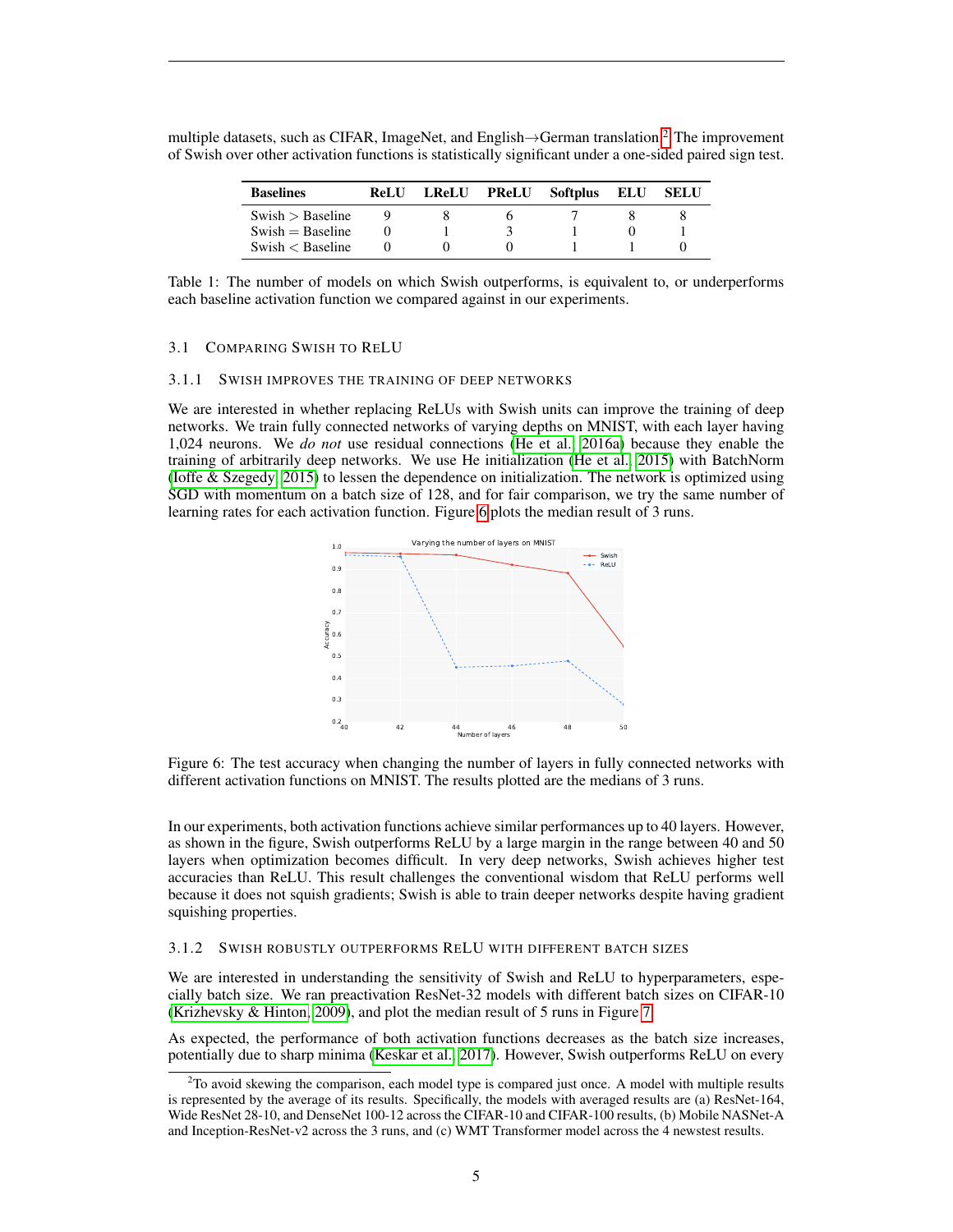<span id="page-5-1"></span>

Figure 7: Test set accuracy when changing the batch size of ResNet-32 with different activation functions on CIFAR-10.

batch size, suggesting that the performance difference between the two activation functions remains even when varying the batch size.

### <span id="page-5-0"></span>3.2 BENCHMARKING SWISH AGAINST OTHER COMMON ACTIVATION FUNCTIONS

We compare Swish against several additional baseline activation functions on a variety of models and datasets. Since many activation functions have been proposed, we choose the most common activation functions to compare against, and follow the guidelines laid out in each work:

• Leaky ReLU (*LReLU*) [\(Maas et al., 2013\)](#page-10-4):

$$
f(x) = \begin{cases} x & \text{if } x \ge 0\\ \alpha x & \text{if } x < 0 \end{cases}
$$

where  $\alpha = 0.01$ . LReLU enables a small amount of information to flow when  $x < 0$ .

- Parametric ReLU (*PReLU*) [\(He et al., 2015\)](#page-10-5): The same form as LReLU but  $\alpha$  is a learnable parameter. Each channel has a shared  $\alpha$  which is initialized to 0.25.
- Softplus [\(Nair & Hinton, 2010\)](#page-10-2):  $f(x) = \log(1 + \exp(x))$ . Softplus is a smooth function with properties similar to Swish, but is strictly positive and monotonic. It can be viewed as a smooth version of ReLU.
- Exponential Linear Unit (*ELU*) [\(Clevert et al., 2015\)](#page-9-0):

$$
f(x) = \begin{cases} x & \text{if } x \ge 0\\ \alpha(\exp(x) - 1) & \text{if } x < 0 \end{cases}
$$

where  $\alpha = 1.0$ 

• Scaled Exponential Linear Unit (*SELU*) [\(Klambauer et al., 2017\)](#page-10-6):

$$
f(x) = \lambda \begin{cases} x & \text{if } x \ge 0\\ \alpha(\exp(x) - 1) & \text{if } x < 0 \end{cases}
$$

with  $\alpha \approx 1.6733$  and  $\lambda \approx 1.0507$ .

These baseline activation functions are also shown in Figure [3.](#page-2-1) In the following sections, to make the results easy to read, we boldface all results that are close to the best result on each model. Note that our results may not be directly comparable to the results in the corresponding works due to differences in our training setup.

#### 3.2.1 CIFAR

We first compare Swish to all the baseline activation functions on the CIFAR-10 and CIFAR-100 datasets [\(Krizhevsky & Hinton, 2009\)](#page-10-10). We use the preactivation ResNet-164 [\(He et al., 2016b\)](#page-10-12),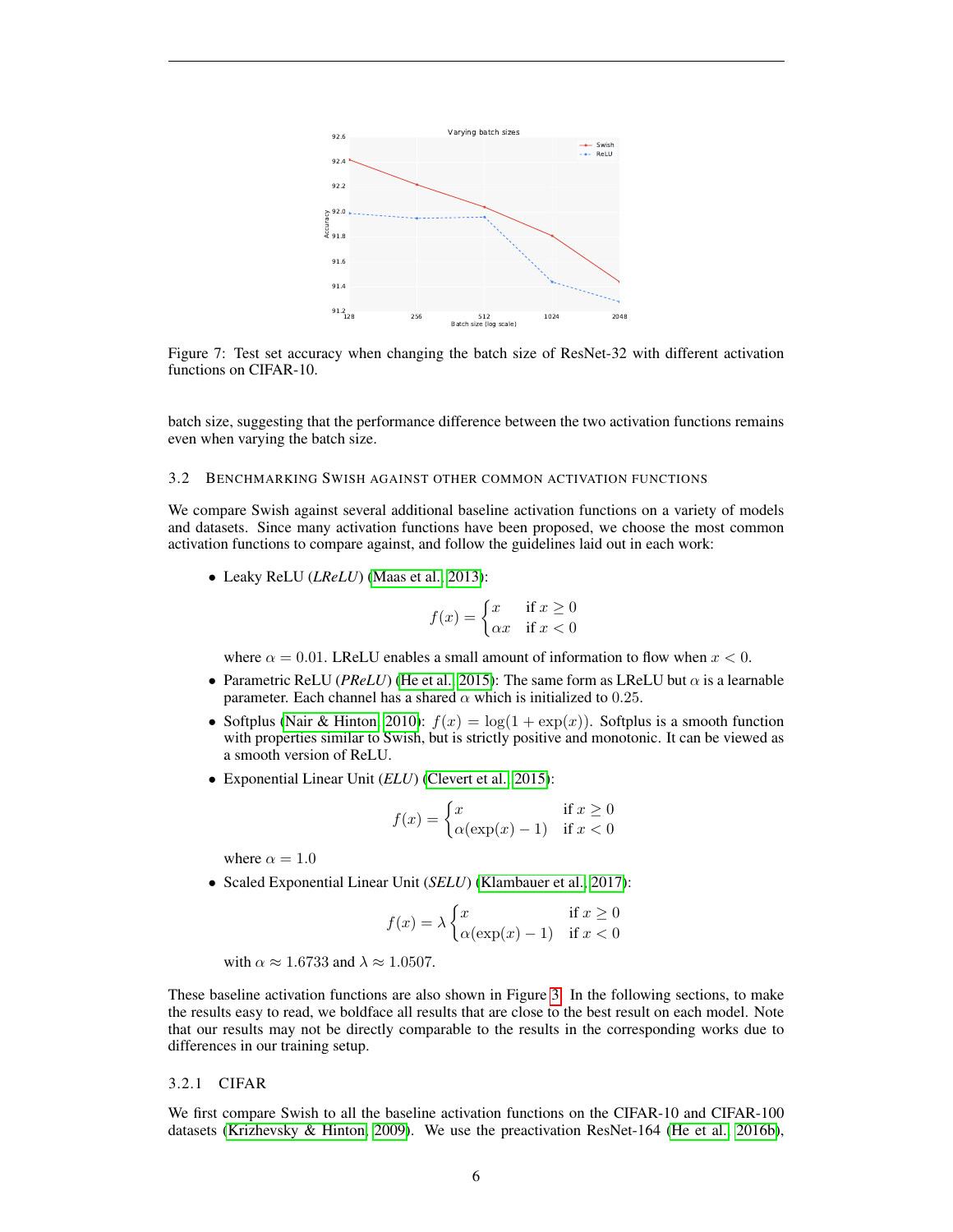Wide ResNet 28-10 (WRN) [\(Zagoruyko & Komodakis, 2016\)](#page-11-6), and DenseNet 100-12 [\(Huang et al.,](#page-10-13) [2017\)](#page-10-13) models. We implement the 3 models in TensorFlow and replace the ReLU function with a different activation function. We use the same hyperparameters described in each work, such as optimizing using SGD with momentum, and follow previous works by reporting the median of 5 different runs.

<span id="page-6-0"></span>

| <b>Model</b> | <b>ResNet</b> | WRN  | <b>DenseNet</b> | Model        | <b>ResNet</b> | WRN  | <b>DenseNet</b> |
|--------------|---------------|------|-----------------|--------------|---------------|------|-----------------|
| LReLU        | 94.2          | 95.6 | 94.7            | <b>LReLU</b> | 74.2          | 78.0 | 83.3            |
| PReLU        | 94.1          | 95.1 | 94.5            | PReLU        | 74.5          | 77.3 | 81.5            |
| Softplus     | 94.6          | 94.9 | 94.7            | Softplus     | 76.0          | 78.4 | 83.7            |
| <b>ELU</b>   | 94.1          | 94.1 | 94.4            | ELU          | 75.0          | 76.0 | 80.6            |
| <b>SELU</b>  | 93.0          | 93.2 | 93.9            | <b>SELU</b>  | 73.2          | 74.3 | 80.8            |
| ReLU         | 93.8          | 95.3 | 94.8            | ReLU         | 74.2          | 77.8 | 83.7            |
| Swish        | 94.7          | 95.5 | 94.8            | Swish        | 75.1          | 78.5 | 83.8            |

Table 2: CIFAR-10 accuracy.

The results in Tables [2](#page-6-0) and [3](#page-6-0) show how Swish consistently matches or outperforms ReLU on every model for both CIFAR-10 and CIFAR-100. Swish also matches or exceeds the best baseline performance on almost every model. Importantly, the "best baseline" changes between different models, which demonstrates the stability of Swish to match these varying baselines. Softplus, which is smooth and approaches zero on one side, similar to Swish, also has strong performance, providing additional evidence their shared properties are important for activation function performance.

## 3.2.2 IMAGENET

Next, we benchmark Swish against the baseline activation functions on the ImageNet 2012 classification dataset [\(Russakovsky et al., 2015\)](#page-10-14). ImageNet is widely considered one of most important image classification datasets, consisting of a 1,000 classes and 1.28 million training images. We evaluate on the validation dataset, which has 50,000 images.

We compare all the activation functions on a variety of architectures designed for ImageNet: Inception-ResNet-v2, Inception-v4, Inception-v3 [\(Szegedy et al., 2017\)](#page-11-1), MobileNet [\(Howard et al.,](#page-10-15) [2017\)](#page-10-15), and Mobile NASNet-A [\(Zoph et al., 2017\)](#page-11-0). All these architectures were designed with Re-LUs. We again replace the ReLU activation function with different activation functions and train for a fixed number of steps, determined by the convergence of the ReLU baseline. For each activation function, we try 3 different learning rates with RMSProp [\(Tieleman & Hinton, 2012\)](#page-11-7) and pick the best.<sup>[3](#page-6-1)</sup> All networks are initialized with He initialization [\(He et al., 2015\)](#page-10-5). To verify that the performance differences are reproducible, we run the Inception-ResNet-v2 and Mobile NASNet-A experiments 3 times with the best learning rate from the first experiment. We plot the learning curves for both models in Figure [8.](#page-8-0)

<span id="page-6-2"></span>

| Model          | Top-1 Acc. $(\% )$ |      |      | Top-5 Acc. $(\% )$ |      |      |
|----------------|--------------------|------|------|--------------------|------|------|
| <b>LReLU</b>   | 73.8               | 73.9 | 74.2 | 91.6               | 91.9 | 91.9 |
| PReLU          | 74.6               | 74.7 | 74.7 | 92.4               | 92.3 | 92.3 |
| Softplus       | 74.0               | 74.2 | 74.2 | 91.6               | 91.8 | 91.9 |
| ELU            | 74.1               | 74.2 | 74.2 | 91.8               | 91.8 | 91.8 |
| SELU           | 73.6               | 73.7 | 73.7 | 91.6               | 91.7 | 91.7 |
| ReLU           | 73.5               | 73.6 | 73.8 | 91.4               | 91.5 | 91.6 |
| Swish          | 74.6               | 74.7 | 74.7 | 92.1               | 92.0 | 92.0 |
| Swish- $\beta$ | 74.9               | 74.9 | 75.2 | 92.3               | 92.4 | 92.4 |

Table 4: Mobile NASNet-A on ImageNet, with 3 different runs ordered by top-1 accuracy.

Table 3: CIFAR-100 accuracy.

<span id="page-6-1"></span><sup>&</sup>lt;sup>3</sup>For some of the models with ELU, SELU, and PReLU, we train with an additional 3 learning rates (so a total of 6 learning rates) because the original 3 learning rates did not converge.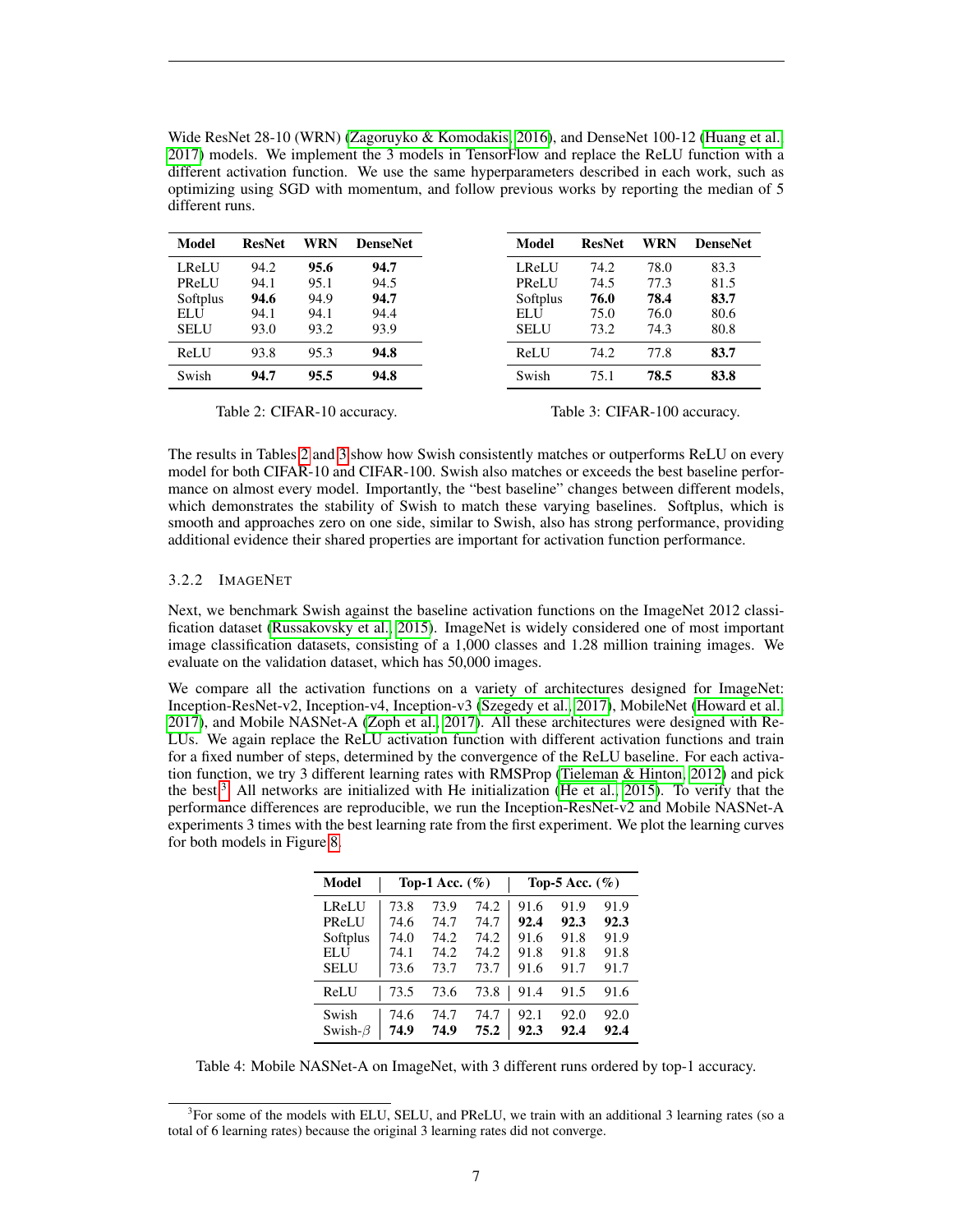| Model       |      | Top-1 Acc. $(\% )$ |      |      | Top-5 Acc. $(\% )$ |      |
|-------------|------|--------------------|------|------|--------------------|------|
| LReLU       | 79.5 | 79.5               | 79.6 | 94.7 | 94.7               | 94.7 |
| PReLU       | 79.7 | 79.8               | 80.1 | 94.8 | 94.9               | 94.9 |
| Softplus    | 80.1 | 80.2               | 80.4 | 95.2 | 95.2               | 95.3 |
| ELU         | 75.8 | 79.9               | 80.0 | 92.6 | 95.0               | 95.1 |
| <b>SELU</b> | 78.9 | 79.2               | 79.2 | 94.4 | 94.4               | 94.5 |
| ReLU        | 79.5 | 79.6               | 79.8 | 94.8 | 94.8               | 94.8 |
| Swish       | 80.2 | 80.3               | 80.4 | 95.1 | 95.2               | 95.2 |

Model Top-1 Acc.  $(\% )$  Top-5 Acc.  $(\% )$ LReLU 72.5 91.0<br>PReLU 74.2 91.9 PReLU Softplus 73.6 91.6 ELU 73.9 91.3 SELU 73.2 91.0 ReLU 72.0 90.8 Swish 74.2 91.6 Swish- $\beta$  74.2 91.7

Table 5: Inception-ResNet-v2 on ImageNet with 3 different runs. Note that the ELU sometimes has instabilities at the start of training, which accounts for the first result.

<span id="page-7-0"></span>

| Model        | Top-1 Acc. $(\% )$ | Top-5 Acc. $(\% )$ |
|--------------|--------------------|--------------------|
| <b>LReLU</b> | 78.4               | 94.1               |
| PReLU        | 77.7               | 93.5               |
| Softplus     | 78.7               | 94.4               |
| ELU          | 77.9               | 93.7               |
| SELU         | 76.7               | 92.8               |
| ReLU         | 78.4               | 94.2               |
| Swish        | 78.7               | 94.2               |

Table 6: MobileNet on ImageNet.

| Model        | Top-1 Acc. $(\% )$ | Top-5 Acc. $(\% )$ |
|--------------|--------------------|--------------------|
| <b>LReLU</b> | 79.3               | 94.7               |
| <b>PReLU</b> | 79.3               | 94.4               |
| Softplus     | 79.6               | 94.8               |
| ELU          | 79.5               | 94.5               |
| <b>SELU</b>  | 77.8               | 93.7               |
| ReLU         | 79.2               | 94.6               |
| Swish        | 79.3               | 94.7               |

Table 7: Inception-v3 on ImageNet.

Table 8: Inception-v4 on ImageNet.

The results in Tables [4](#page-6-2)[-8](#page-7-0) show strong performance for Swish. On Inception-Resnet-v2, Swish outperforms ReLU by a nontrivial 0.6%. Swish performs especially well on mobile sized models, with a 0.9% boost on Mobile NASNet-A and a 2.2% boost on MobileNet over ReLU.

Swish also matches or exceeds the best performing baseline on most models, where again, the best performing baseline differs depending on the model. For example, Swish performs just as well as PReLU on the mobile sized models despite PReLU having the advantage of additional trainable parameters on a smaller model. To account for this advantage, we try the Swish-β variant with a trainable  $\beta$  parameter per channel. Swish- $\beta$  achieves an additional gain of 0.5% top-1 accuracy on the Mobile NASNet-A model, pushing the difference between Swish and ReLU to a sizeable 1.4%. Softplus achieves accuracies comparable to Swish on the larger models, but performs worse on both mobile sized models. For Inception-v4, the gains from switching between activation functions is more limited, and Swish slightly underperforms Softplus and ELU. In general, the results suggest that switching to Swish improves performance with little additional tuning.

## 3.2.3 MACHINE TRANSLATION

We additionally benchmark Swish on the domain of machine translation. We train machine translation models on the standard WMT 2014 English→German dataset, which has 4.5 million training sentences, and evaluate on 4 different newstest sets using the standard BLEU metric. We use the attention based Transformer [\(Vaswani et al., 2017\)](#page-11-5) model, which utilizes ReLUs in a 2-layered feedforward network between each attention layer. We train a 12 layer "Base Transformer" model with 2 different learning rates<sup>[4](#page-7-1)</sup> for 300K steps, but otherwise use the same hyperparameters as in the original work, such as using Adam [\(Kingma & Ba, 2015\)](#page-10-16) to optimize.

Table [9](#page-8-1) shows that Swish outperforms or matches the other baselines on machine translation. Swish does especially well on newstest2016, exceeding the next best performing baseline by 0.6 BLEU points. The worst performing baseline function is Softplus, demonstrating inconsistency in performance across differing domains. In contrast, Swish consistently performs well across multiple domains.

<span id="page-7-1"></span><sup>4</sup>We tried an additional learning rate for Softplus, but found it did not work well across all learning rates.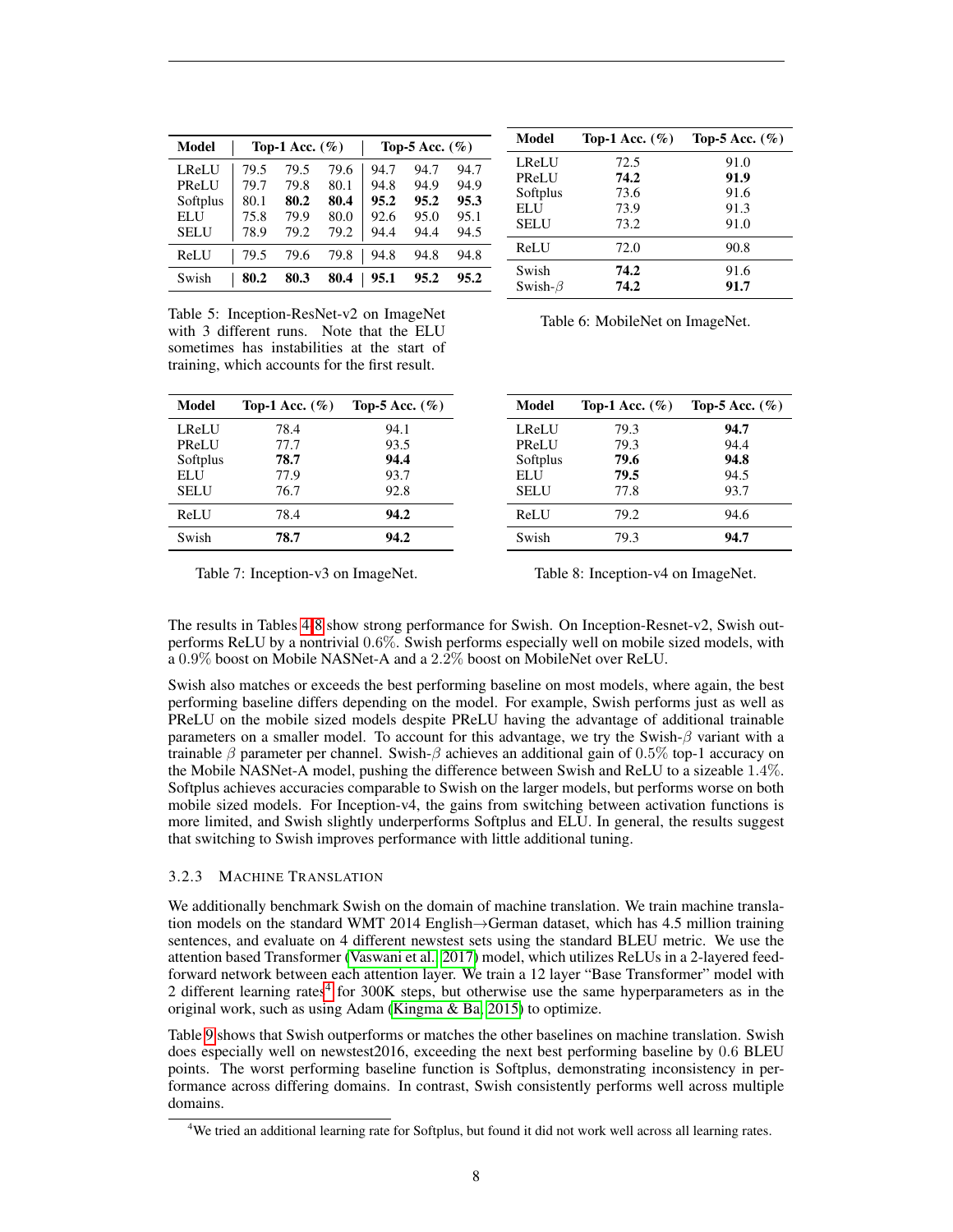<span id="page-8-0"></span>

<span id="page-8-1"></span>

| Model       | newstest2013 | newstest2014 | newstest2015 | newstest2016 |
|-------------|--------------|--------------|--------------|--------------|
| LReLU       | 26.2         | 27.9         | 29.8         | 33.4         |
| PReLU       | 26.3         | 27.7         | 29.7         | 33.1         |
| Softplus    | 23.4         | 23.6         | 25.8         | 29.2         |
| ELU         | 24.6         | 25.1         | 27.7         | 32.5         |
| <b>SELU</b> | 23.7         | 23.5         | 25.9         | 30.5         |
| ReLU        | 26.1         | 27.8         | 29.8         | 33.3         |
| Swish       | 26.2         | 28.0         | 30.1         | 34.0         |

Figure 8: Training curves on ImageNet. Best viewed in color.

Table 9: BLEU score of a 12 layer Transformer on WMT English→German.

# 4 RELATED WORK

Pointwise functions transform one scalar to another scalar. While this work focuses on pointwise nonlinear activation functions, there are many types of activation functions used in deep networks. *Many-to-one* functions, like max pooling, maxout [\(Goodfellow et al., 2013\)](#page-9-4), and gating [\(Hochreiter](#page-10-8) [& Schmidhuber, 1997;](#page-10-8) [Srivastava et al., 2015;](#page-11-3) [van den Oord et al., 2016;](#page-11-8) [Dauphin et al., 2016\)](#page-9-5), derive their power from combining multiple sources in a nonlinear way. *One-to-many* functions, like Concatenated ReLU [\(Shang et al., 2016\)](#page-10-17), improve performance by extracting more nonlinear signal from a single source. Finally, *many-to-many* functions, such as BatchNorm [\(Ioffe & Szegedy, 2015\)](#page-10-7) and LayerNorm [\(Ba et al., 2016\)](#page-9-6), induce powerful nonlinear relationships between their inputs.

While much work has focused on proposing new activation functions [\(Maas et al., 2013;](#page-10-4) [Agostinelli](#page-9-7) [et al., 2014;](#page-9-7) [He et al., 2015;](#page-10-5) [Clevert et al., 2015;](#page-9-0) [Klambauer et al., 2017;](#page-10-6) [Qiu & Cai, 2017\)](#page-10-18), few studies, such as [Xu et al.](#page-11-9) [\(2015\)](#page-11-9), have systematically compared different activation functions. To the best of our knowledge, this is the first study to compare pointwise activation functions across multiple challenging datasets.

Our study shows that Swish consistently outperforms ReLU on deep models. The strong performance of Swish challenges conventional wisdom about ReLU. Hypotheses about the importance of the gradient preserving property of ReLU seem unnecessary when residual connections [\(He et al.,](#page-10-9) [2016a\)](#page-10-9) enable the optimization of very deep networks. A similar insight can be found in the fully attentional Transformer [\(Vaswani et al., 2017\)](#page-11-5), where the intricately constructed LSTM cell [\(Hochre](#page-10-8)[iter & Schmidhuber, 1997\)](#page-10-8) is no longer necessary when constant-length attentional connections are used. Architectural improvements lessen the need for individual components to preserve gradients.

However, even though ReLU empirically underperforms Swish, ReLU benefits from a comparatively simpler theoretical analysis due to its piecewise linear form. For example, [He et al.](#page-10-5) [\(2015\)](#page-10-5) derived a simple extension of the linear initialization of [Glorot & Bengio](#page-9-2) [\(2010\)](#page-9-2) that is used widely for ReLU networks, [Dinh et al.](#page-9-8) [\(2017\)](#page-9-8) used the linearity of ReLU to form an equivalent sharp reparameterization of networks, and [Raghu et al.](#page-10-19) [\(2016\)](#page-10-19) measured expressivity by counting the number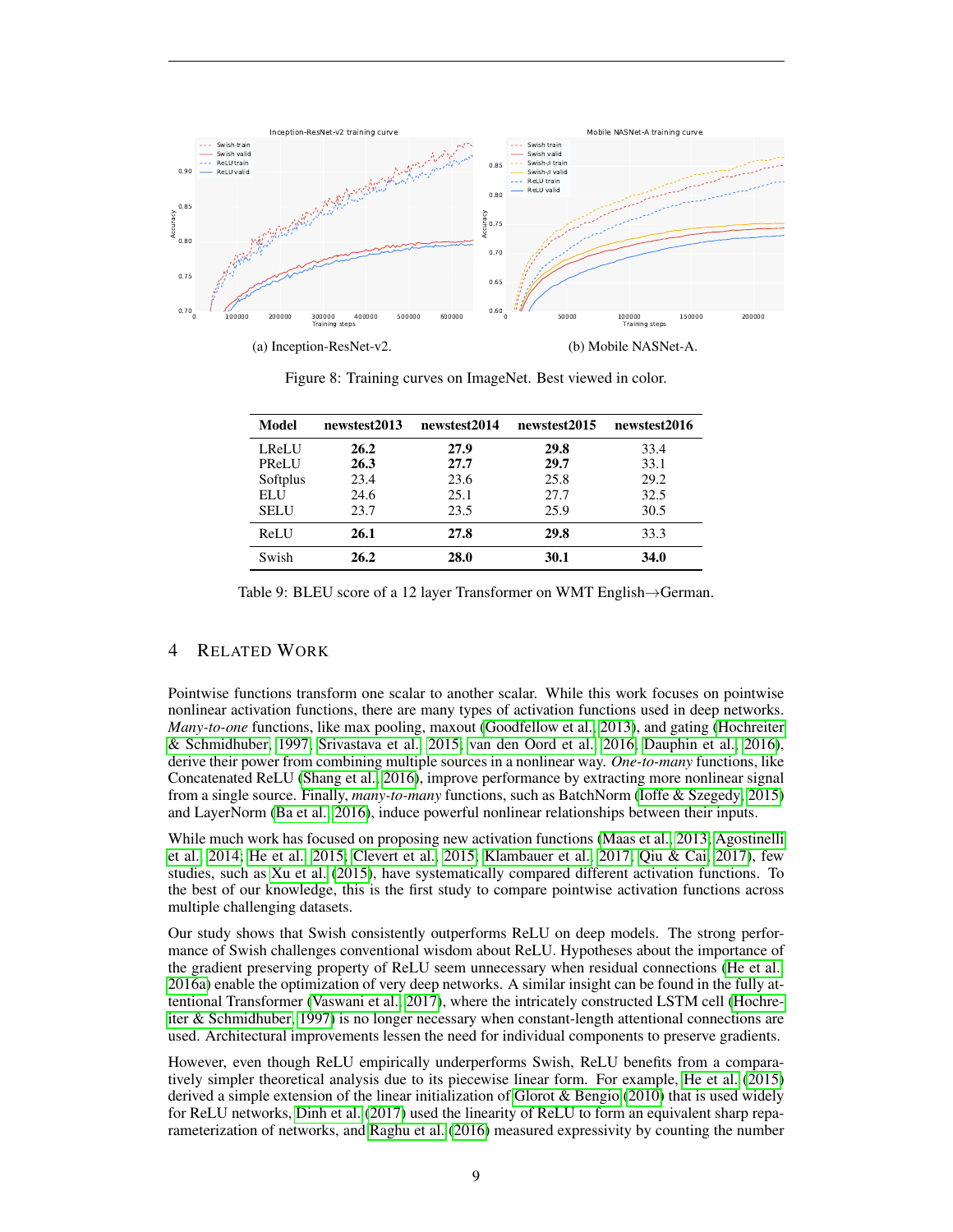of piecewise linear regions learned by a ReLU network. It is unclear whether the smooth, nonmonotonic Swish will be amenable to theoretical analysis.

Despite the differences in functional form, both ReLU and Swish have biological connections [\(Glo](#page-9-9)[rot et al., 2011\)](#page-9-9). Swish is reminiscent of certain activation functions observed in models of vertebrate retinal neurons. For example, [Baccus & Meister](#page-9-10) [\(2002\)](#page-9-10) modeled the output of salamander ganglion cells with a linear unit followed by a pointwise activation function ("LN model") and found that the latter attains a non-monotonic "U" shape. While this model treats more than one nonlinear layer of neurons as a single linear unit, [Real et al.](#page-10-20) [\(2017\)](#page-10-20) suggest that some retinal bipolar cells exhibit non-monotonic activation functions that are also similar to Swish.

## 5 CONCLUSION

Swish is a novel activation function with the form  $f(x) = x \cdot$  sigmoid $(x)$ . Swish has the properties of one-sided boundedness at zero, smoothness, and non-monotonicity, which may play a role in the observed efficacy of Swish and similar activation functions. Our experiments used models and hyperparameters that were designed for ReLU and just replaced the ReLU activation function with Swish; even this simple, suboptimal procedure resulted in Swish consistently outperforming ReLU and other activation functions. We expect additional gains to be made when these models and hyperparameters are specifically designed with Swish in mind. The simplicity of Swish and its similarity to ReLU means that replacing ReLUs in any network is just a simple one line code change.

## ACKNOWLEDGEMENTS

We thank Esteban Real, Geoffrey Hinton, Irwan Bello, Jon Shlens, Kathryn Rough, Mohammad Norouzi, Navdeep Jaitly, Niki Parmar, Sam Smith, Simon Kornblith, Vijay Vasudevan, and the Google Brain team for help with this project.

## **REFERENCES**

- <span id="page-9-1"></span>Martín Abadi, Paul Barham, Jianmin Chen, Zhifeng Chen, Andy Davis, Jeffrey Dean, Matthieu Devin, Sanjay Ghemawat, Geoffrey Irving, Michael Isard, et al. Tensorflow: A system for large-scale machine learning. In *USENIX Symposium on Operating Systems Design and Implementation*, volume 16, pp. 265–283, 2016.
- <span id="page-9-7"></span>Forest Agostinelli, Matthew Hoffman, Peter Sadowski, and Pierre Baldi. Learning activation functions to improve deep neural networks. *arXiv preprint arXiv:1412.6830*, 2014.
- <span id="page-9-6"></span>Jimmy Lei Ba, Jamie Ryan Kiros, and Geoffrey E Hinton. Layer normalization. In *Advances in Neural Information Processing Systems*, 2016.
- <span id="page-9-10"></span>Stephen A Baccus and Markus Meister. Fast and slow contrast adaptation in retinal circuitry. *Neuron*, 36(5): 909–919, 2002.
- <span id="page-9-3"></span>Irwan Bello, Barret Zoph, Vijay Vasudevan, and Quoc V Le. Neural optimizer search with reinforcement learning. In *International Conference on Machine Learning*, pp. 459–468, 2017.
- <span id="page-9-0"></span>Djork-Arne Clevert, Thomas Unterthiner, and Sepp Hochreiter. Fast and accurate deep network learning by ´ exponential linear units (elus). *arXiv preprint arXiv:1511.07289*, 2015.
- <span id="page-9-5"></span>Yann N Dauphin, Angela Fan, Michael Auli, and David Grangier. Language modeling with gated convolutional networks. *arXiv preprint arXiv:1612.08083*, 2016.
- <span id="page-9-8"></span>Laurent Dinh, Razvan Pascanu, Samy Bengio, and Yoshua Bengio. Sharp minima can generalize for deep nets. In *International Conference on Machine Learning*, 2017.
- <span id="page-9-2"></span>Xavier Glorot and Yoshua Bengio. Understanding the difficulty of training deep feedforward neural networks. In *Proceedings of the Thirteenth International Conference on Artificial Intelligence and Statistics*, pp. 249– 256, 2010.
- <span id="page-9-9"></span>Xavier Glorot, Antoine Bordes, and Yoshua Bengio. Deep sparse rectifier neural networks. In *Proceedings of the Fourteenth International Conference on Artificial Intelligence and Statistics*, pp. 315–323, 2011.
- <span id="page-9-4"></span>Ian J Goodfellow, David Warde-Farley, Mehdi Mirza, Aaron Courville, and Yoshua Bengio. Maxout networks. In *International Conference on Machine Learning*, 2013.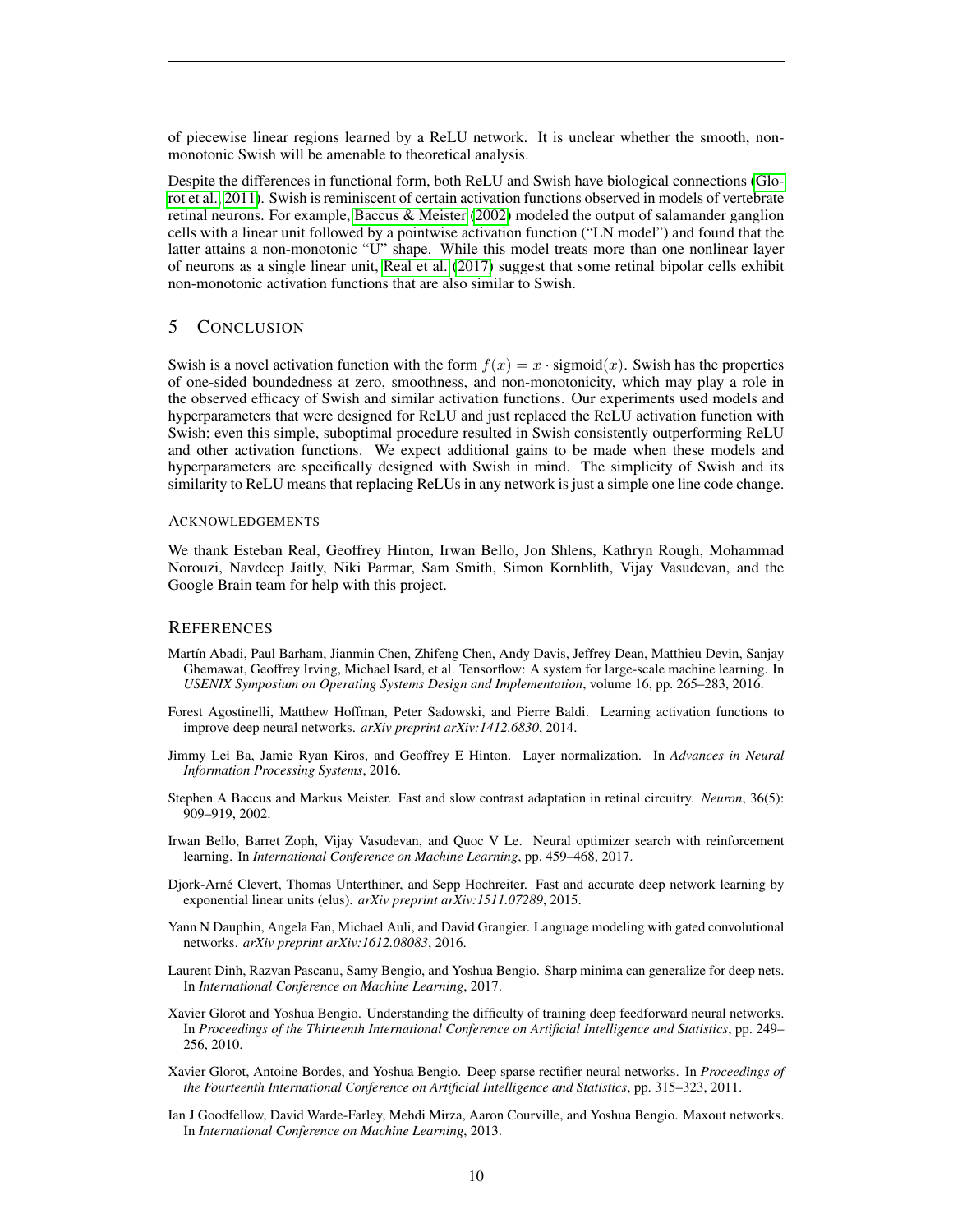- <span id="page-10-0"></span>Richard HR Hahnloser, Rahul Sarpeshkar, Misha A Mahowald, Rodney J Douglas, and H Sebastian Seung. Digital selection and analogue amplification coexist in a cortex-inspired silicon circuit. *Nature*, 405(6789): 947, 2000.
- <span id="page-10-5"></span>Kaiming He, Xiangyu Zhang, Shaoqing Ren, and Jian Sun. Delving deep into rectifiers: Surpassing humanlevel performance on imagenet classification. In *Proceedings of the IEEE international conference on computer vision*, pp. 1026–1034, 2015.
- <span id="page-10-9"></span>Kaiming He, Xiangyu Zhang, Shaoqing Ren, and Jian Sun. Deep residual learning for image recognition. In *Proceedings of the IEEE conference on computer vision and pattern recognition*, pp. 770–778, 2016a.
- <span id="page-10-12"></span>Kaiming He, Xiangyu Zhang, Shaoqing Ren, and Jian Sun. Identity mappings in deep residual networks. In *European Conference on Computer Vision*, pp. 630–645. Springer, 2016b.
- <span id="page-10-8"></span>Sepp Hochreiter and Jürgen Schmidhuber. Long short-term memory. *Neural Computation*, 9(8):1735–1780, 1997.
- <span id="page-10-15"></span>Andrew G Howard, Menglong Zhu, Bo Chen, Dmitry Kalenichenko, Weijun Wang, Tobias Weyand, Marco Andreetto, and Hartwig Adam. Mobilenets: Efficient convolutional neural networks for mobile vision applications. *arXiv preprint arXiv:1704.04861*, 2017.
- <span id="page-10-13"></span>Gao Huang, Zhuang Liu, Kilian Q Weinberger, and Laurens van der Maaten. Densely connected convolutional networks. In *Conference on Computer Vision and Pattern Recognition*, 2017.
- <span id="page-10-7"></span>Sergey Ioffe and Christian Szegedy. Batch normalization: Accelerating deep network training by reducing internal covariate shift. In *International Conference on Machine Learning*, pp. 448–456, 2015.
- <span id="page-10-1"></span>Kevin Jarrett, Koray Kavukcuoglu, Yann LeCun, et al. What is the best multi-stage architecture for object recognition? In *2009 IEEE 12th International Conference on Computer Vision*, 2009.
- <span id="page-10-11"></span>Nitish Shirish Keskar, Dheevatsa Mudigere, Jorge Nocedal, Mikhail Smelyanskiy, and Ping Tak Peter Tang. On large-batch training for deep learning: Generalization gap and sharp minima. In *International Conference on Learning Representations*, 2017.
- <span id="page-10-16"></span>Diederik Kingma and Jimmy Ba. Adam: A method for stochastic optimization. In *International Conference on Learning Representations*, 2015.
- <span id="page-10-6"></span>Günter Klambauer, Thomas Unterthiner, Andreas Mayr, and Sepp Hochreiter. Self-normalizing neural networks. *arXiv preprint arXiv:1706.02515*, 2017.
- <span id="page-10-10"></span>Alex Krizhevsky and Geoffrey Hinton. Learning multiple layers of features from tiny images. Technical report, Technical report, University of Toronto, 2009.
- <span id="page-10-3"></span>Alex Krizhevsky, Ilya Sutskever, and Geoffrey E Hinton. Imagenet classification with deep convolutional neural networks. In *Advances in Neural Information Processing Systems*, pp. 1097–1105, 2012.
- <span id="page-10-4"></span>Andrew L Maas, Awni Y Hannun, and Andrew Y Ng. Rectifier nonlinearities improve neural network acoustic models. In *International Conference on Machine Learning*, volume 30, 2013.
- <span id="page-10-2"></span>Vinod Nair and Geoffrey E Hinton. Rectified linear units improve restricted boltzmann machines. In *International Conference on Machine Learning*, 2010.
- <span id="page-10-18"></span>Suo Qiu and Bolun Cai. Flexible rectified linear units for improving convolutional neural networks. *arXiv preprint arXiv:1706.08098*, 2017.
- <span id="page-10-19"></span>Maithra Raghu, Ben Poole, Jon Kleinberg, Surya Ganguli, and Jascha Sohl-Dickstein. On the expressive power of deep neural networks. In *International Conference on Machine Learning*, 2016.
- <span id="page-10-20"></span>Esteban Real, Hiroki Asari, Tim Gollisch, and Markus Meister. Neural circuit inference from function to structure. *Current Biology*, 27(2):189–198, 2017.
- <span id="page-10-14"></span>Olga Russakovsky, Jia Deng, Hao Su, Jonathan Krause, Sanjeev Satheesh, Sean Ma, Zhiheng Huang, Andrej Karpathy, Aditya Khosla, Michael Bernstein, et al. Imagenet large scale visual recognition challenge. *International Journal of Computer Vision*, 115(3):211–252, 2015.
- <span id="page-10-17"></span>Wenling Shang, Kihyuk Sohn, Diogo Almeida, and Honglak Lee. Understanding and improving convolutional neural networks via concatenated rectified linear units. In *International Conference on Machine Learning*, pp. 2217–2225, 2016.